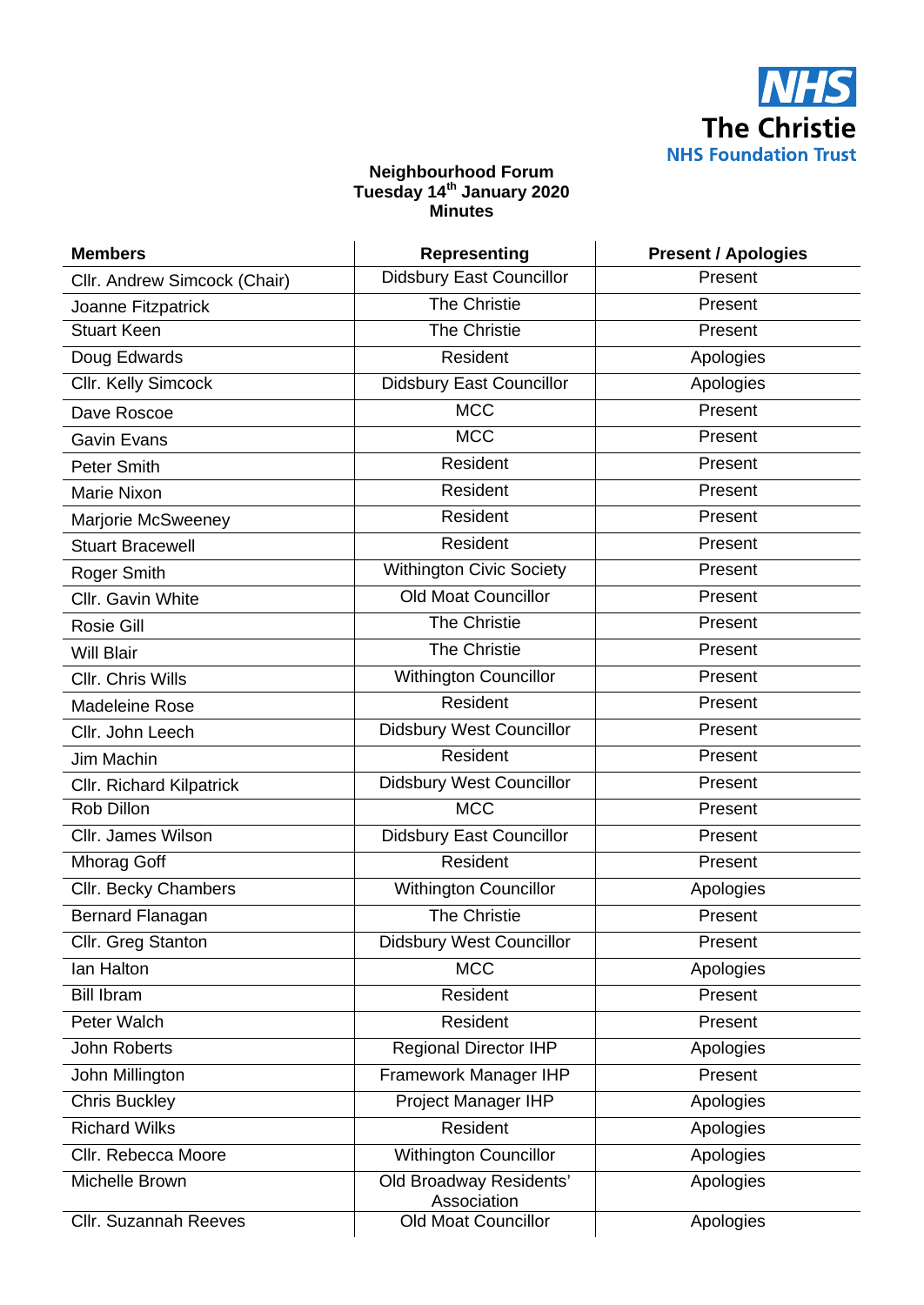| Cllr. Garry Bridges | <b>Old Moat Councillor</b> | Apologies |
|---------------------|----------------------------|-----------|
| Maggie Doyle        | The Christie               | Present   |
| Clare Kenyon        | <b>MCC</b>                 | Present   |

|        |                                                                                                                                                                                                                                                                                                                                                                                                                                                                                                                                                                                                                                                                                                                                                                                                                                                                                                                                                                                                                                                                                                                                                                                                                                                                                    | <b>Action</b> |
|--------|------------------------------------------------------------------------------------------------------------------------------------------------------------------------------------------------------------------------------------------------------------------------------------------------------------------------------------------------------------------------------------------------------------------------------------------------------------------------------------------------------------------------------------------------------------------------------------------------------------------------------------------------------------------------------------------------------------------------------------------------------------------------------------------------------------------------------------------------------------------------------------------------------------------------------------------------------------------------------------------------------------------------------------------------------------------------------------------------------------------------------------------------------------------------------------------------------------------------------------------------------------------------------------|---------------|
| 1.     | <b>Standard Business</b>                                                                                                                                                                                                                                                                                                                                                                                                                                                                                                                                                                                                                                                                                                                                                                                                                                                                                                                                                                                                                                                                                                                                                                                                                                                           |               |
| 1a.    | <b>Chair's Welcome and Introductions</b>                                                                                                                                                                                                                                                                                                                                                                                                                                                                                                                                                                                                                                                                                                                                                                                                                                                                                                                                                                                                                                                                                                                                                                                                                                           |               |
|        | Introductions were made around the table.                                                                                                                                                                                                                                                                                                                                                                                                                                                                                                                                                                                                                                                                                                                                                                                                                                                                                                                                                                                                                                                                                                                                                                                                                                          |               |
|        | AS welcomed everyone to the meeting and introduced Clare Kenyon, MCC Project<br>Team Leader in Highways who will be leading on The Christie Parking Zone. Also,<br>Stuart Keen, Director of Capital and Estates at The Christie.                                                                                                                                                                                                                                                                                                                                                                                                                                                                                                                                                                                                                                                                                                                                                                                                                                                                                                                                                                                                                                                   |               |
| $1b$ . | <b>Apologies for absence</b>                                                                                                                                                                                                                                                                                                                                                                                                                                                                                                                                                                                                                                                                                                                                                                                                                                                                                                                                                                                                                                                                                                                                                                                                                                                       |               |
|        | Noted above.                                                                                                                                                                                                                                                                                                                                                                                                                                                                                                                                                                                                                                                                                                                                                                                                                                                                                                                                                                                                                                                                                                                                                                                                                                                                       |               |
| 1c.    | Minutes of the last meeting held on Tuesday 10 <sup>th</sup> September 2019                                                                                                                                                                                                                                                                                                                                                                                                                                                                                                                                                                                                                                                                                                                                                                                                                                                                                                                                                                                                                                                                                                                                                                                                        |               |
|        | It was agreed that the minutes of the last meeting held on Tuesday 10 <sup>th</sup> September<br>2019 were a correct record.                                                                                                                                                                                                                                                                                                                                                                                                                                                                                                                                                                                                                                                                                                                                                                                                                                                                                                                                                                                                                                                                                                                                                       |               |
| 1d.    | <b>Matters arising</b>                                                                                                                                                                                                                                                                                                                                                                                                                                                                                                                                                                                                                                                                                                                                                                                                                                                                                                                                                                                                                                                                                                                                                                                                                                                             |               |
|        | AS confirmed that a Meeting of Councillors with Ian Halton regarding the first<br>consultation took place on 17 <sup>th</sup> December 2019 with Clare Kenyon and a couple of<br>her colleagues.                                                                                                                                                                                                                                                                                                                                                                                                                                                                                                                                                                                                                                                                                                                                                                                                                                                                                                                                                                                                                                                                                   |               |
|        | <b>Neighbourhood News</b><br>Stuart asked when the next edition of Neighbourhood News would be out. SK<br>$\bullet$<br>updated that they are reviewing communication to residents and possibly<br>moving to weekly updates due to more development and construction in and<br>around the site. A company called Local Dialogue has been appointed<br>looking at providing a weekly newsletter on key activities for the coming week<br>and short notice communications via email. We need to ensure how people<br>subscribe to this in a robust way as we don't want to start spamming people<br>who don't want to receive this service and also to look at other ways in which<br>this can be disseminated. The contractors are engaged with this. The<br>platform will support SMS messages and using social media. A discussion<br>regarding the use of paper copies will take place as we are trying to cut down<br>on this. Erecting a notice board in the hospital, Didsbury, Withington and the<br>Library was suggested.<br>Discussion on options for communication $-$ agreed to survey residents for<br>views.<br>Push to 6 monthly Neighbourhood News bulletins.<br>There has been positive feedback for the new pavement to the Palatine<br>Entrance and the Car Park. |               |
| 2.     | <b>Expansion of the Controlled Parking Zone</b>                                                                                                                                                                                                                                                                                                                                                                                                                                                                                                                                                                                                                                                                                                                                                                                                                                                                                                                                                                                                                                                                                                                                                                                                                                    |               |
|        | Clare Kenyon updated as follows:                                                                                                                                                                                                                                                                                                                                                                                                                                                                                                                                                                                                                                                                                                                                                                                                                                                                                                                                                                                                                                                                                                                                                                                                                                                   |               |
|        | The North boundary expands to Mauldeth Road West, Yew Tree Road, Old                                                                                                                                                                                                                                                                                                                                                                                                                                                                                                                                                                                                                                                                                                                                                                                                                                                                                                                                                                                                                                                                                                                                                                                                               |               |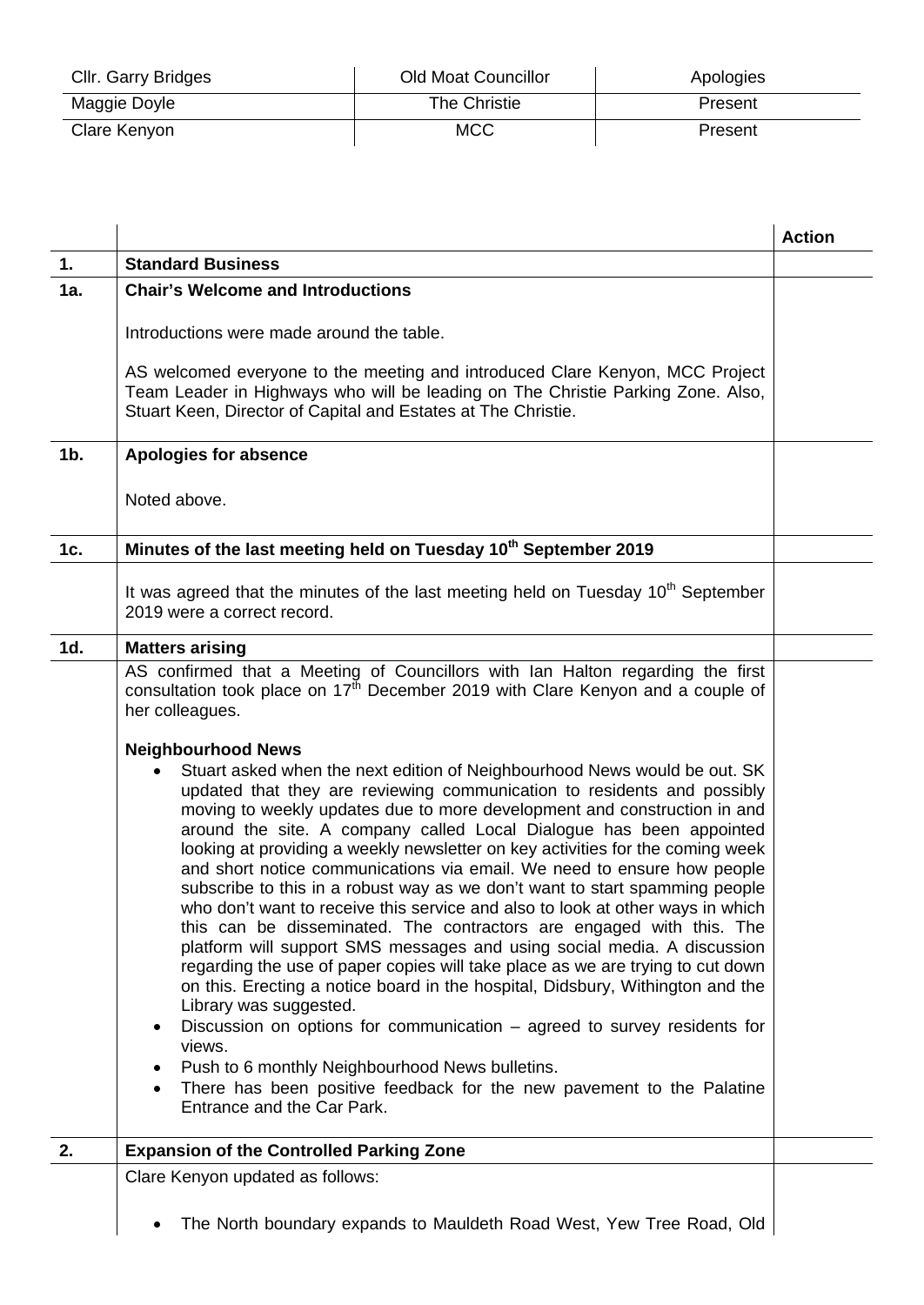|    | Moat Lane, along the tram lines, Parkfield Road South, Fog Lane and<br>Parrswood Road.                                                                                                                                                                                                                                                                                                                                                                                         |                        |
|----|--------------------------------------------------------------------------------------------------------------------------------------------------------------------------------------------------------------------------------------------------------------------------------------------------------------------------------------------------------------------------------------------------------------------------------------------------------------------------------|------------------------|
|    | It is not dissimilar to existing scheme – working on hours of operation, a<br>$\bullet$<br>mixture of parking bays with limited waiting and an exemption for resident's<br>permits along with permit holders only past certain points on the roads.                                                                                                                                                                                                                            |                        |
|    | MCC have developed a design and shared with members and are happy to<br>$\bullet$<br>take on comments.                                                                                                                                                                                                                                                                                                                                                                         |                        |
|    | Working towards a public consultation towards the end of February 2020<br>which will include a letter drop to the area concerned and direct people to the<br>MCC website page to see the plans. Drop-in events will be posted on the<br>website across the area. Feedback will form the development of the design.<br>Autumn - consideration of feedback from the statutory consultation which<br>involves a legal process – people can then object if they are not satisfied. |                        |
|    | Residents will be asked for comments regarding the existing scheme to<br>$\bullet$<br>consider small changes. Rathen Road residents would like permit only<br>parking.                                                                                                                                                                                                                                                                                                         |                        |
|    | Target date for implementation is 2021 – concern was raised that the multi-<br>$\bullet$<br>storey car park will be open around March 2021 and construction is having<br>an impact on local parking - JF stated that the parking spaces have been<br>reallocated elsewhere.                                                                                                                                                                                                    |                        |
|    | Action: Clare Kenyon to clarify the target date for implementation of the new<br>parking scheme.                                                                                                                                                                                                                                                                                                                                                                               | <b>Clare</b><br>Kenyon |
|    | Consideration to be made for 7 day working and perhaps a 7 day operation<br>$\bullet$<br>for the parking scheme for roads directly close to the hospital.<br>Action: Clare Kenyon to look at a 7 day operation for the parking scheme on                                                                                                                                                                                                                                       | <b>Clare</b>           |
|    | certain roads and the resource to deliver this.                                                                                                                                                                                                                                                                                                                                                                                                                                | Kenyon                 |
|    | All comments and opinions will be taken into consideration with knowledge<br>$\bullet$<br>and understanding.                                                                                                                                                                                                                                                                                                                                                                   |                        |
|    | Project plan suggested based on low, medium or high objections. In the<br>consultation; the legal process will be difficult to know what an objection is or<br>isn't. Further discussion is required regarding communication with people<br>inside the existing parking zone and outside the parking zone.                                                                                                                                                                     |                        |
|    | A project manager will manage project scope etc.                                                                                                                                                                                                                                                                                                                                                                                                                               |                        |
|    | Consultation meeting of Councillors on 17 December – a point was raised<br>regarding the proposed area including 2 car parks in Withington village and<br>would the 3 hour restriction apply to these car parks. Clare stated that<br>options are being looked at currently.                                                                                                                                                                                                   |                        |
|    | Action: Clare Kenyon to provide details on the 3 hour parking restrictions for<br>the 2 car parks in Withington village.                                                                                                                                                                                                                                                                                                                                                       | <b>Clare</b><br>Kenyon |
|    | Cost of permits – no charge for residents and they can apply for as many<br>$\bullet$<br>cars registered at the address. Annual visitor permit - £45 - one per property.<br>Several sub permits to be confirmed such as businesses that exist in the<br>area, carers and vocational student permits, i.e., nurses.                                                                                                                                                             |                        |
|    | Palatine Road – restrictions being reviewed for different times of the day.                                                                                                                                                                                                                                                                                                                                                                                                    |                        |
|    | There will be a consultation in the next few months. Funding is secured.                                                                                                                                                                                                                                                                                                                                                                                                       |                        |
|    | Tenders invited for tiered car park – condition of the award of contracts that<br>the contract of delivery vehicles not to park outside residents houses. Parking<br>in the park and ride has been written into the contractor's contracts. Concern<br>was raised about demolition contractors parking on these roads which needs<br>checking.                                                                                                                                 |                        |
|    | Action: SK to carry out WalkRounds to check contractor parking.                                                                                                                                                                                                                                                                                                                                                                                                                | <b>SK</b>              |
| 3. | <b>Tree Planting Strategy update</b>                                                                                                                                                                                                                                                                                                                                                                                                                                           |                        |
|    | SK presented the Tree Planting Strategy:                                                                                                                                                                                                                                                                                                                                                                                                                                       |                        |
|    |                                                                                                                                                                                                                                                                                                                                                                                                                                                                                |                        |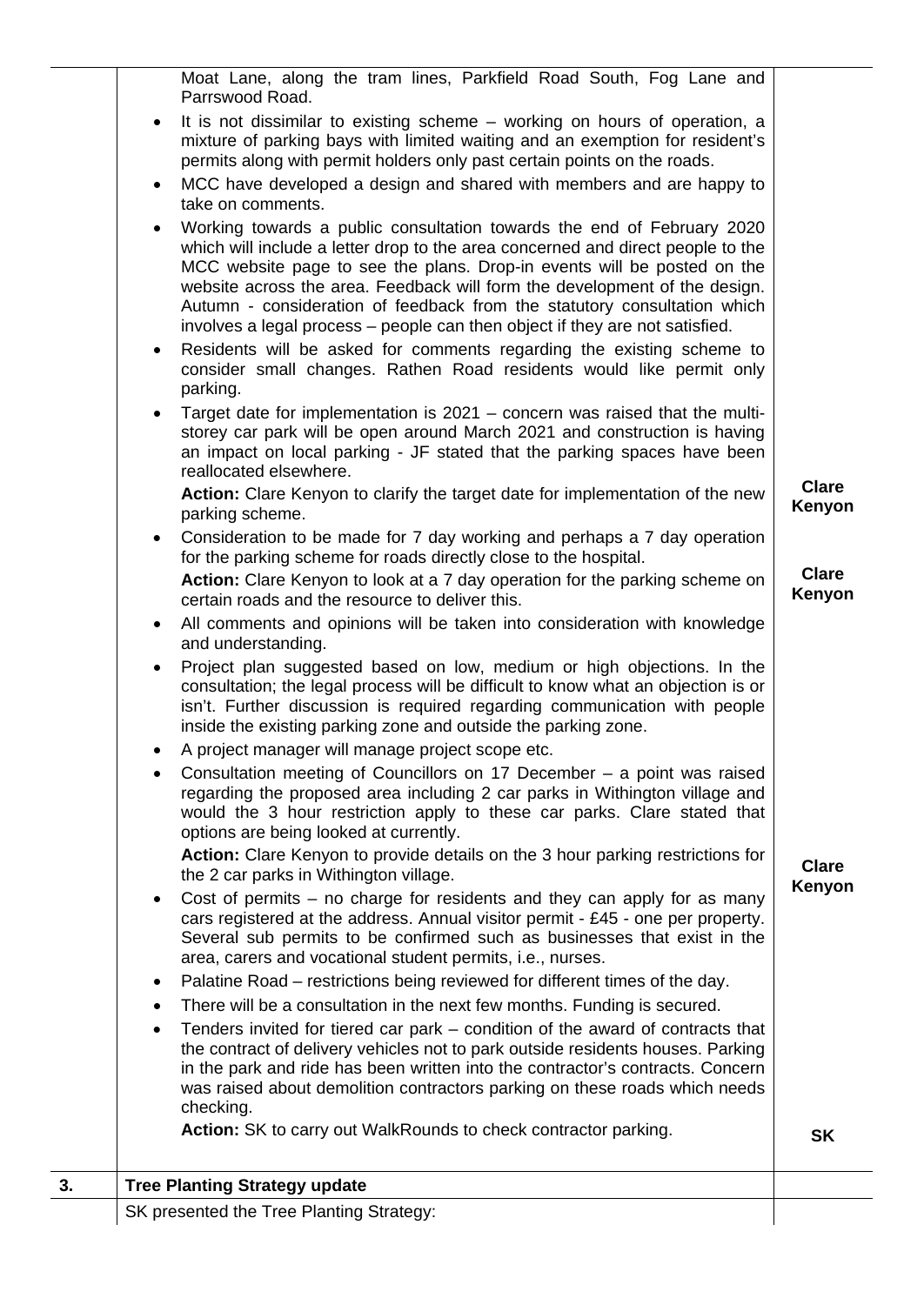|    | <b>Summary of Current Situation:</b>                                                                                                                                                                                   |           |
|----|------------------------------------------------------------------------------------------------------------------------------------------------------------------------------------------------------------------------|-----------|
|    | Presentation to June Forum meeting by OP:EN (Optimised Environments)                                                                                                                                                   |           |
|    | covering:<br>o Constraints and Opportunities Plans.                                                                                                                                                                    |           |
|    | o Proposed Pit Location Plan and Details.                                                                                                                                                                              |           |
|    | Proposed Tree Types.<br>$\circ$                                                                                                                                                                                        |           |
|    | Commencement of a review of budget allocations and maintenance<br>opportunities.                                                                                                                                       |           |
|    | Commencement of a review of current Planning Permissions and any<br>outstanding obligations (including MCRC building).                                                                                                 |           |
|    | Consideration of integration of planting within developments yet to<br>commence works.                                                                                                                                 |           |
|    | <b>Next Steps:</b>                                                                                                                                                                                                     |           |
|    | Form working party with representatives of key stakeholders including<br>$\bullet$<br>residents of Cotton Hill and Rathen Road who back on to the new car park.                                                        |           |
|    | Outline Terms of Reference to be:                                                                                                                                                                                      |           |
|    | Identify opportunities within current and past schemes for planting<br>$\circ$<br>improvements both on and adjacent the sites.                                                                                         |           |
|    | Explore opportunities for wider consultation and input, such as MCC,<br>$\circ$<br>NHS Forest and the NHS Centre for Sustainable Healthcare.                                                                           |           |
|    | o Assist in the agreement of sustainable management plans to support<br>agreed schemes - 10 parts to this.                                                                                                             |           |
|    | Develop a co-ordinated neighbourhood planting plan.<br>$\circ$                                                                                                                                                         |           |
|    | Report periodically to Neighbourhood Forum – possibly March.<br>$\circ$<br>First report to be at next Neighbourhood Forum in May.<br>O                                                                                 |           |
|    |                                                                                                                                                                                                                        |           |
|    | Action: SK to provide an outline timescale for the tree planting.                                                                                                                                                      | <b>SK</b> |
|    | Action: AS to identify key stakeholders for the group.                                                                                                                                                                 | <b>AS</b> |
|    | AS advised that the planning application was finally approved when Section<br>106 funding was put in place which delayed the timescale.                                                                                |           |
|    | Drop in session requested and a proposal to come back to the next CNF.                                                                                                                                                 |           |
|    | Action: SK to provide a proposal for drop-in sessions for the next meeting.                                                                                                                                            | <b>SK</b> |
|    | There was a query on tree management of existing trees, planted trees and<br>hedgerows to protect wildlife sustainability. AS advised that there is a Tree<br>Consultant Company that will hopefully engage with this. |           |
|    | Stakeholders from the Withington village regeneration partnership group<br>$\bullet$<br>need to be included in the group.                                                                                              |           |
| 4. | The Christie Capital Developments update to include the Paterson<br>Redevelopment                                                                                                                                      |           |
|    | <b>Paterson Redevelopment Project</b>                                                                                                                                                                                  |           |
|    | SK and John Millington updated as follows:                                                                                                                                                                             |           |
|    | <b>Activity Over Next Few Months:</b>                                                                                                                                                                                  |           |
|    | Erection of Main Site Offices (Early Feb 2020) for IHP (John Millington).                                                                                                                                              |           |
|    | Foundation Piling (also retaining wall via 'Secant Piles') with 2 Piling Rigs                                                                                                                                          |           |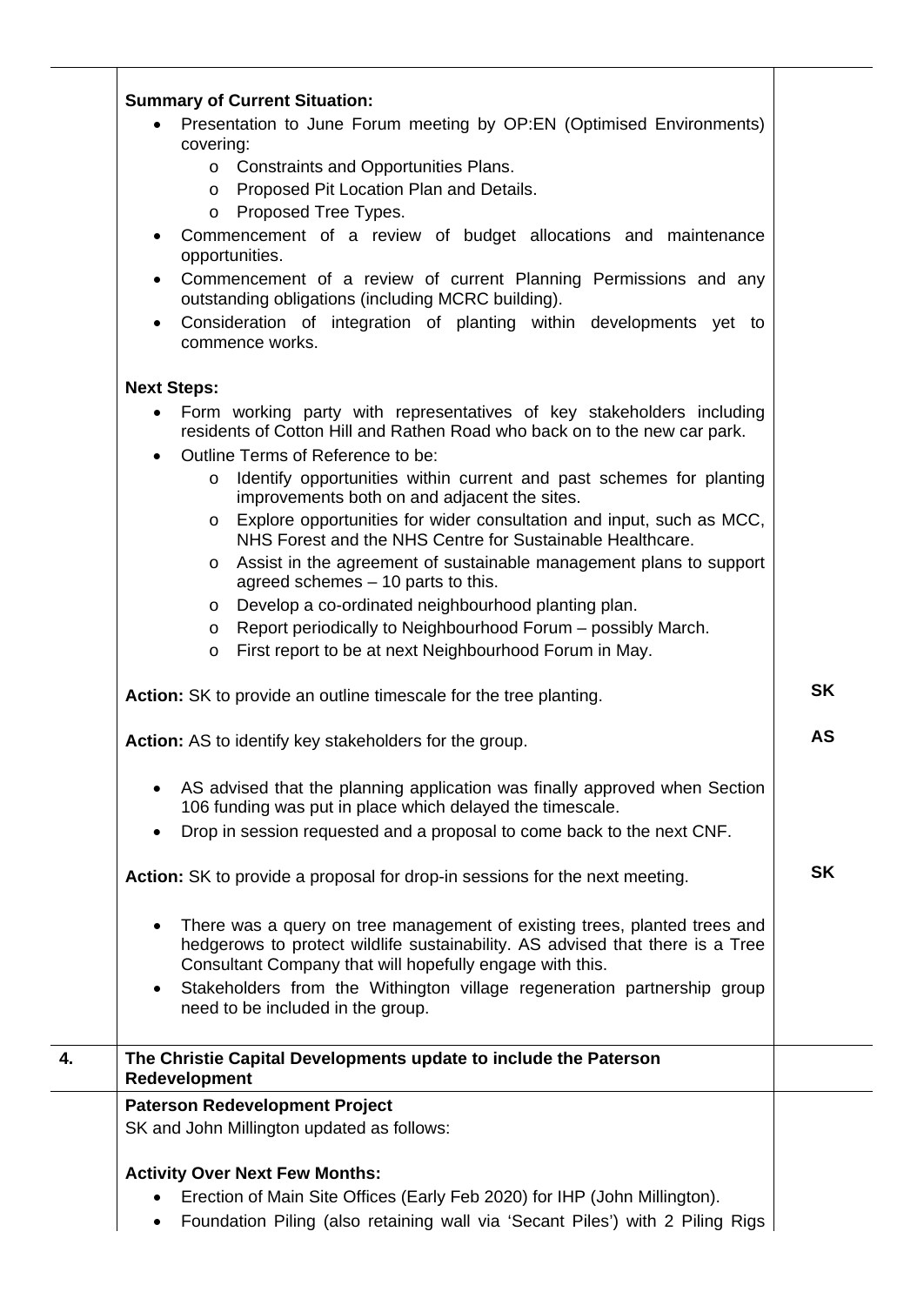arriving Feb 2020 and completing late Mar 2020.

- Construction of Perimeter Beam Mar 2020.
- Further Design Development including connectivity to Main Hospital and Integration with Strategic Estates Development Plans.
- Commencement of Weekly Information E-mails (via Local Dialogue).
- Erection of Branded Hoarding (Jan/Feb 2020).
- Construction Video presented. Link for Video <https://youtu.be/Ola7PWxUURM>
- Completion of the building is scheduled for the end of June 2022 but this may vary slightly
- There was concern regarding the service road not being big enough for 2 vehicles at the same time - material storage will be at the south end and construction of a tail as temporary storage.
- There was concern that there are no plans for the next 15 years currently for Oak Road/Wilmslow Road corner of the site. Oak Road will stay 2-way.
- At the north end of the construction site; the layby is closed currently; therefore, would the cyclists have a much freer route? The entrance will be kept open but will be re-thought once the building is completed. It has been kept open for patients as an easy route into the hospital.
- The site office doesn't impede on the footpath.
- What cladding is being used? Will it come under scrutiny in the future? There is a planning condition and samples will be submitted to the planning department for sign off. Glazed curtain walling will be used along with some metal and aluminium cladding of high quality.
- Taxis are still parking in the drop-off zone opposite Cotton Lane which is causing issues with traffic. SK advised that the taxi companies had been notified of this but will organise having a banksman or one of the contractors to start monitoring the area and stopping people from parking there and also look at adding some signage. John Millington advised that there are some modifications and additional barriers that have been ordered.
- Privacy and external light pollution conditions with the glazed curtain walling will be looked at with the detailed submissions of the cladding systems; in terms of light pollution; there will be LED lights which are directional and can have a sharp cut off without it illuminating outside. Light pollution can be mitigated with various light fittings. There will be some light coming out of the building but this will be considered in part of the detailed design.

**Action:** SK to speak to the construction company to stop taxis and cars from parking in the drop-off area opposite Cotton Lane and will add some signage.

## **The Christie at Macclesfield**

To provide holistic, single site, radiotherapy, chemotherapy, support and information and outpatients with an anticipated 36,000 NHS patient visits per annum. The unit also substantially reduces travel times for patients who currently have to travel to our other sites.

- $\bullet$  3<sup>rd</sup> Satellite Site.
- 16 Chemotherapy Chairs and 2 Linacs.
- Budget: £26.675m (86% Charity funded).
- Start on site: April 2020.
- Operational: September 2021.

## **Staff Tiered Car Park**

• Before Christmas; Bardsley Construction was being appointed to commence

**SK**